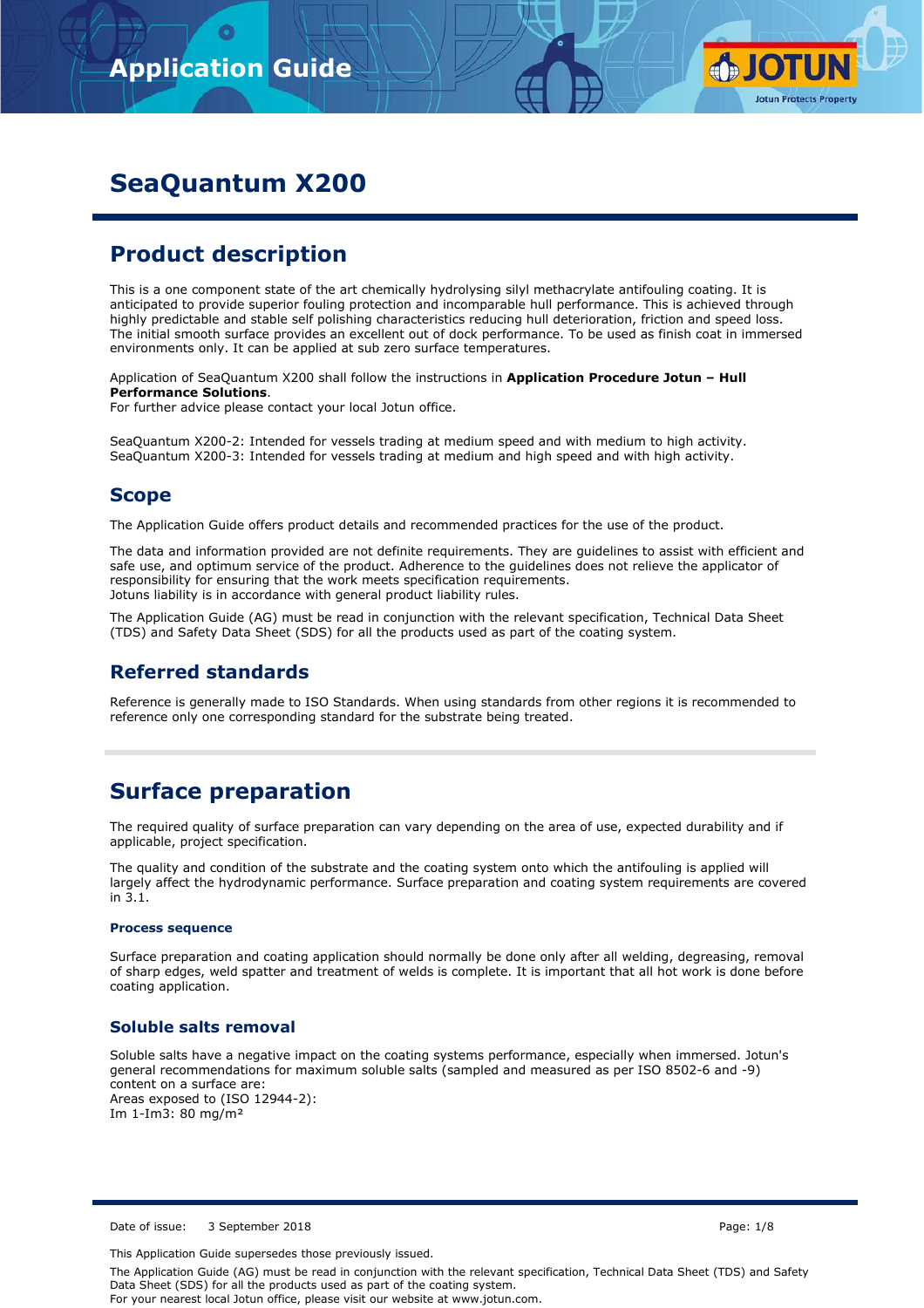

### **Coated surfaces**

#### **Organic primers/intermediates**

The existing hull coating system must be high pressure washed at 500-600 bar. Evaluate according to ASTM D610 pictorial assessment guide of these defects combined: mechanical damage, rust/bare metal, flaking, cracks, checks, blisters, animal fouling remains/roots.

#### **New tie coat or new antifouling**

This product can be applied on top of most of Jotun's other antifouling products assuming the surface is clean and dry.

When applying to new tie coat or new antifouling, remove any contamination that could interfere with coating adhesion by methods such as degreasing with alkali detergent and/or high pressure freshwater washing. If the tie coat's maximum over coating interval has been exceeded, another coat of tie coat is required, or the surface of the hardened tie coat should be thoroughly abraded for roughness by powered orbital/eccentric/dual action abrasive discs on soft backing pads, or by sweep blasting using a fine grade of blast media. Coarse blast media may damage the remaining coatings and will roughen the surface excessively. This may compromise the hull's smoothness, hydrodynamic properties and consequent through-water performance.

#### **Aged antifouling with leached layer**

The spent, skeletal, porous layer at the surface of aged antifouling known as leached layer can cause popping/ pinholes/bubbling when over coated. Furthermore the leached layer will be weaker in cohesive strength than a new antifouling system. Therefore, all efforts should be made to properly remove the leached layer. Various factors will determine the leached layer's thickness and its strength and integrity; mainly the antifouling's binder technology, but also the vessel's speed and the water temperature where the ship was trading (slow speeds and cold waters often result in thicker leached layer). Leached layers should be removed by very thorough high pressure freshwater washing.

Note that the use of a tie coat is no substitute for proper washing of aged antifouling. Sealer coatings are not significantly better at sealing porous surfaces than are antifoulings. Popping or compromised adhesion may still result. Furthermore, sealing aged antifouling has the disadvantage of blocking off antifouling that might become exposed, and therefore provide fouling protection later in service.

Practically Jotun recommends doing a test spray with thinned antifouling on the washed and dry surface in order to check for potential popping. Please note that the popping itself will have no negative effect on the performance of the antifouling properties, however it will have a negative visual effect.

#### **Aged antifouling: Cracked, flaked or "sandwiched" coating systems**

It should again be highlighted that if the coating exhibits weak adhesion or has been spot repaired for more than 3 dockings or 15 years, the general recommendation is to blast the surface to Sa 2 as per ISO 8501-1.

Aged antifouling systems of suspect physical integrity which exhibit cracking, flaking and/or heavy 'sandwiching' of multiple layers are best fully removed by grit blasting to Sa 2 or by water-jetting back to WJ 2. An alternative solution to remove existing antifouling paints by sweeping the surface by the means of hydrojetting or abrasive blast cleaning using fine grit. The sweeping should be done down to intact primer system, the method should be with focus on not to create unnecessary surface roughness.

Cracking in an antifouling should not be confused with surface "checking" which would appear as superficial cracks in top of the surface, but not penetrating the full coating layer. A checked surface should be carefully washed in order to remove salts or other contamination but would then be possible to over coat.

#### **Exposed sealer/tie coat**

In case of through polishing exposing the existing tie coat another new coat of tiecoat is required in order to ensure proper adhesion to the aged sealer/tiecoat. Before any application takes place it should be high pressure fresh water cleaned as per above guidelines. Overlapping with new sealer coat on top of existing, intact antifouling should be limited as much as practically possible.

Date of issue: 3 September 2018 **Page: 2018** Page: 2/8

This Application Guide supersedes those previously issued.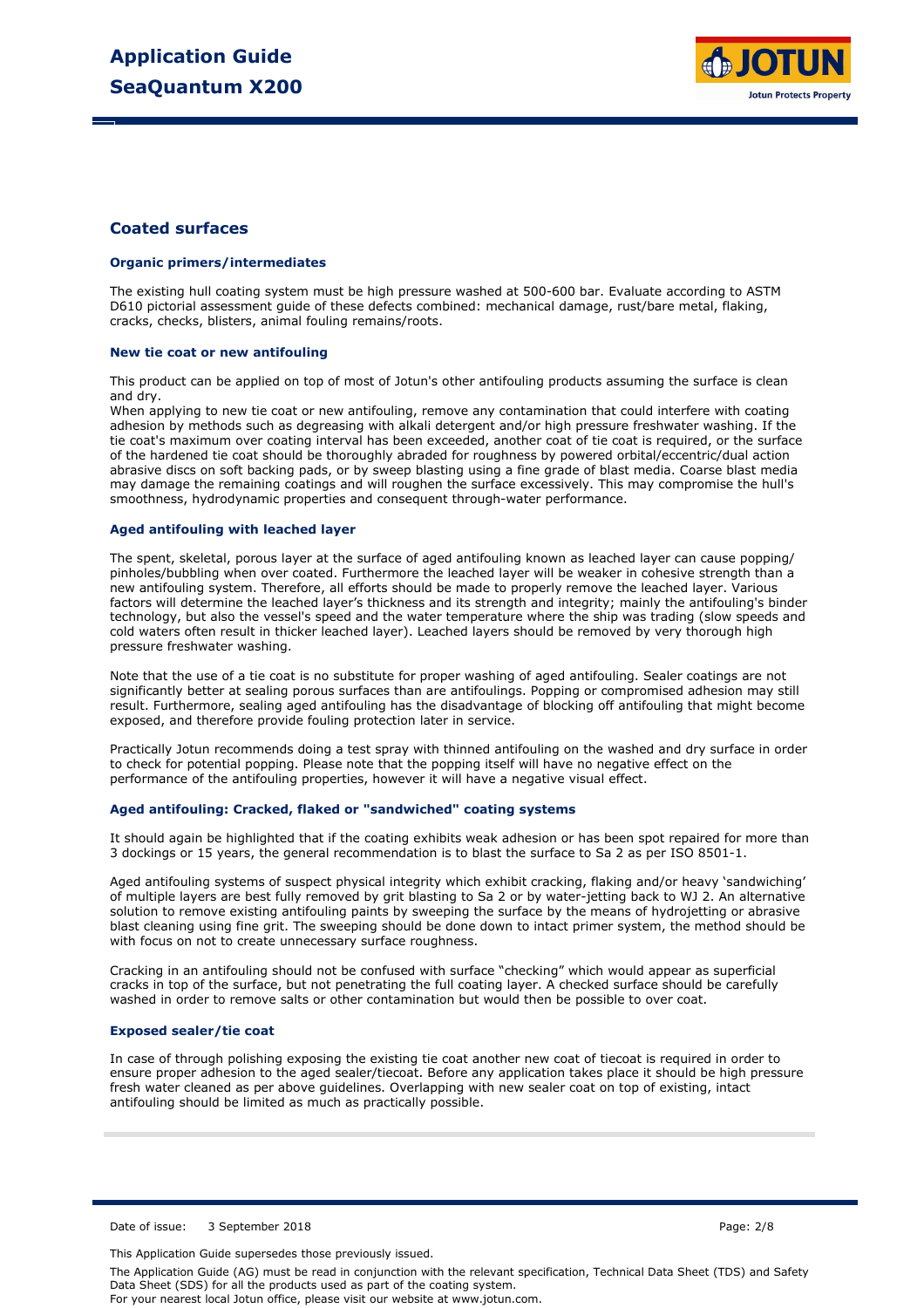

## **Application**

## **Acceptable environmental conditions - before and during application**

Before application, test the atmospheric conditions in the vicinity of the substrate for the dew formation according to ISO 8502-4.

| Air temperature        | $-10 - 60$ °C |  |
|------------------------|---------------|--|
| Substrate temperature  | $-10 - 50$ °C |  |
| Relative Humidity (RH) | $10 - 85$ %   |  |

The following restrictions must be observed:

• Only apply the coating when the substrate temperature is at least 3 °C (5 °F) above the dew point

• Do not apply the coating if the substrate is wet or likely to become wet

• Do not apply the coating if the weather is clearly deteriorating or unfavourable for application or curing

• Do not apply the coating in high wind conditions

## **Material storage conditions**

Enhanced flow-out/levelling properties help achieve a smooth coating film. These properties are fully exploited only if the coating's temperature, at time of application, is between 15 and 30°C. If the product is too cold, high viscosity will inhibit its levelling. If too warm, dry-spray/overspray may leave a rough surface. Therefore, the shipyard must facilitate storage conditions to secure temperature within that range. During hot weather, paint cans must not be left in direct sunlight for prolonged periods. The material should be

taken from the paint store just prior to application.

## **Product mixing**

#### **Product mixing**

Single pack

### **Thinner/Cleaning solvent**

Thinner: Jotun Thinner No. 7

## **Application data**

To achieve the smoothest possible surface for optimum hydrodynamic performance, only hand-held airless spray equipment is recommended. Use of pole-guns and guns fitted with lances are strongly advised against. To prevent dust contamination on hull coatings, the drydock floor is to be cleaned of grit and hosed down before applying the first full coat. To prevent dry-spray/overspray contamination by coatings applied onto the topside and/or boot top, such coating work must be completed before applying the antifouling.

### **Spray application**

### **Airless Spray Equipment**

| Pump ratio (minimum) :          | 42:1             |
|---------------------------------|------------------|
| Pressure at nozzle (minimum) :  | 150 bar/2100 psi |
| Nozzle tip (inch/1000):         | 21-31            |
| Nozzle output (litres/minute) : | $1.9 - 2.8$      |

Date of issue: 3 September 2018 **Page: 3/8** Page: 3/8

This Application Guide supersedes those previously issued.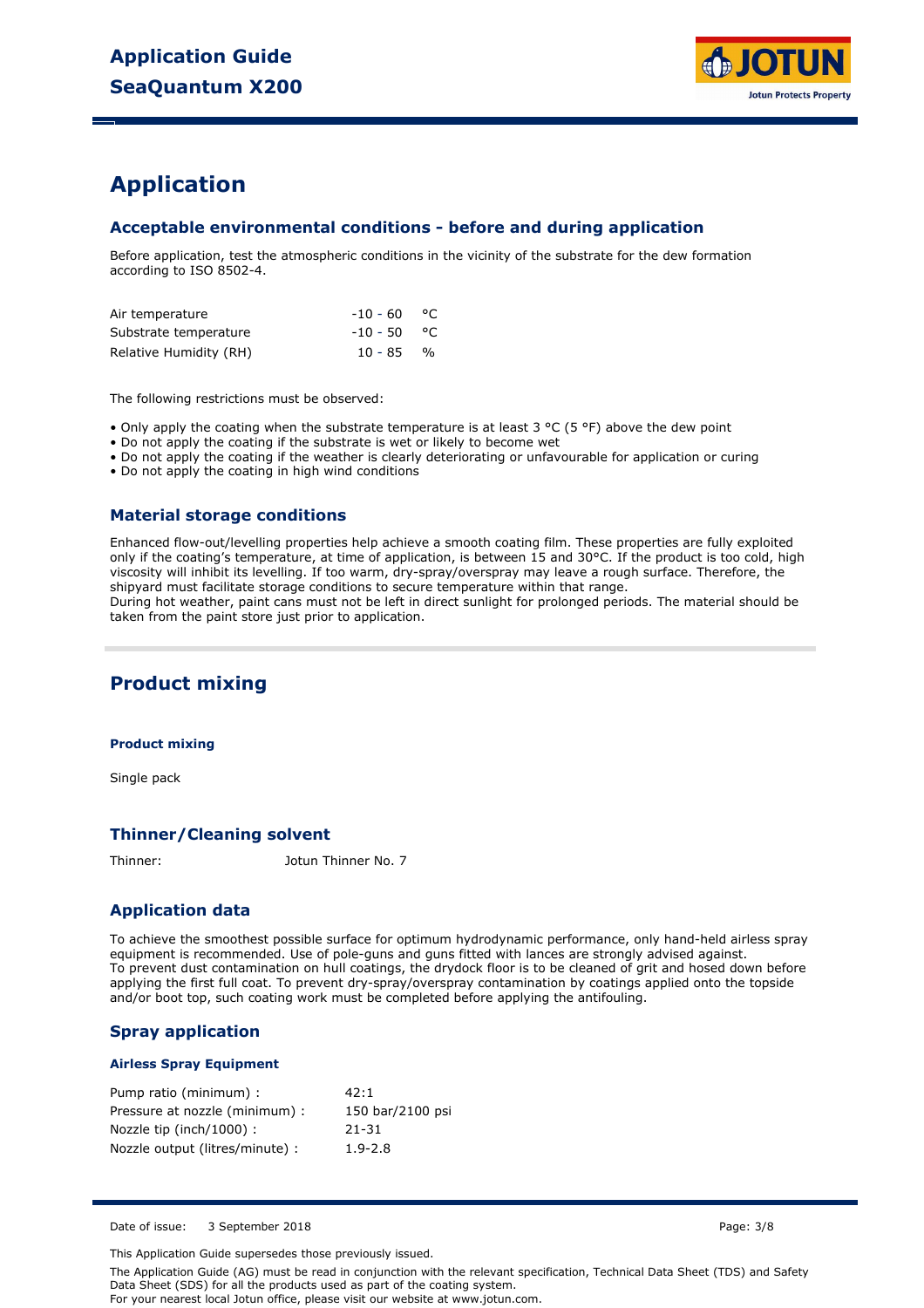# **Application Guide SeaQuantum X200**



Filters (mesh) :

50-70

Several factors influence, and need to be observed to maintain the recommended pressure at the nozzle. Among factors causing pressure drop are:

- extended hoses or hose bundles
- extended hose whip-end line
- small internal diameter hoses
- high paint viscosity
- large spray nozzle size
- inadequate air capacity from compressor
- incorrect or clogged filters

### **Spray application technique**

To achieve the smoothest possible application for enhanced hydrodynamic properties on the hull, the following techniques should be adopted for each coat in the system:

• Application may only be carried out during daylight hours. Adequate lighting must be arranged beneath the flat bottom. So that dry-spray/overspray is always painted over, sprayers' starting points are positioned so that they move/apply in the same lateral direction as the wind. Note: application is not recommended during strong winds.

On the vertical sides, sprayers shall apply only in a downward direction. After reaching the bilges they must return to the waterline and proceed downwards again. This results in dry-spray/overspray being painted over. It also secures same or similar vertical spray overlap wet-edge/open-time on all areas.

The start point of application should be different for each coat. Meaning that spray overlaps are staggered and run down different vertical lines for each coat. Sprayers shall limit the width of their spray stokes. The strokes must be at a width that the sprayers are able to maintain a distance of 40-50 cm to the object. This is important; it reduces dry-spray/overspray and enhances blending and smoothness of overlaps at the extremity of each spray pass/stroke.

Training of applicators must be performed before application of each coat of the entire coating system. The training and testing should cover spray pattern, film thickness, pump pressure, nozzle distance from the substrate and the amount of thinner needed to get the best flow of the paint. It should be clear that the coating should be applied without any orange peel, sagging and dry spray.

The testing should not be performed on the vessel hull. Test panels should be made available for all applicators to ensure that they are familiar with the application properties of the different coats of SeaQuantum X200 system. After all painters have done a test on plates come to a conclusion they should all spray an easily accessible area of the hull (big enough to get an overlap) and the work should be examined by the whole group in order to get a feel of the flow and build of the coating. There should be a clear understanding on the quality standard required before each painter start applying their area. There should be an inspection after each coat has been applied. The inspection should include painter, foremen and a Jotun representative. Inspections for dry spray will be carried out using cotton gloves.

The application should be planned in order to apply the surface within 1 hour in order to avoid overlap on dry coating.

## **Film thickness per coat**

### **Typical recommended specification range**

| Dry film thickness         |  | 75 - 175 µm                   |  |
|----------------------------|--|-------------------------------|--|
| Wet film thickness         |  | 135 - 320 um                  |  |
| Theoretical spreading rate |  | $7.3 - 3.1$ m <sup>2</sup> /l |  |

This product can be applied up to 50 % higher than maximum specified film thickness without loss of technical properties.

Date of issue: 3 September 2018 **Page: 4/8** Page: 4/8

This Application Guide supersedes those previously issued.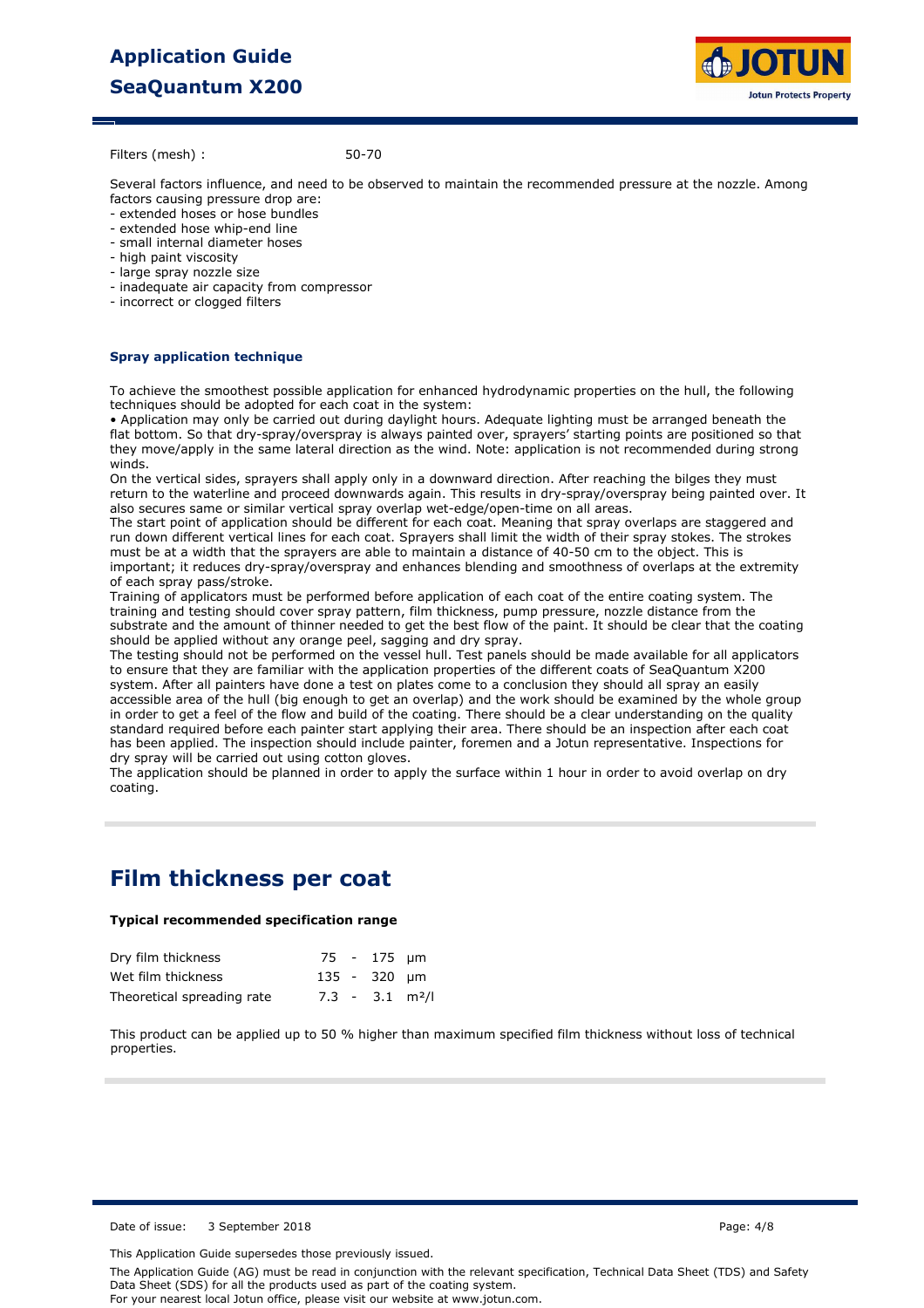

### **Film thickness measurement**

#### **Wet film thickness (WFT) measurement and calculation**

To ensure correct film thickness, it is recommended to measure the wet film thickness continuously during application using a painter's wet film comb (ISO 2808 Method 1A). The measurements should be done as soon as possible after application.

Fast drying paints may give incorrect (too low) readings resulting in excessive dry film thickness. For multi layer physically drying (resoluble) coating systems the wet film thickness comb may give too high readings resulting in too low dry film thickness of the intermediate and top coats.

Use a wet-to-dry film calculation table (available on the Jotun Web site) to calculate the required wet film thickness per coat.

#### **Dry film thickness (DFT) measurement**

When the coating has cured to hard dry state the dry film thickness can be checked to SSPC PA 2 or equivalent standard using statistical sampling to verify the actual dry film thickness. Measurement and control of the WFT and DFT on welds is done by measuring adjacent to and no further than 15 cm from the weld.

#### **Ventilation**

Sufficient ventilation is very important to ensure proper drying/curing of the film.

#### **Coating loss**

The consumption of paint should be controlled carefully, with thorough planning and a practical approach to reducing loss. Application of liquid coatings will result in some material loss. Understanding the ways that coating can be lost during the application process, and making appropriate changes, can help reducing material loss.

Some of the factors that can influence the loss of coating material are:

- type of spray gun/unit used
- air pressure used for airless pump or for atomization
- orifice size of the spray tip or nozzle
- fan width of the spray tip or nozzle
- the amount of thinner added
- the distance between spray gun and substrate
- the profile or surface roughness of the substrate. Higher profiles will lead to a higher "dead volume"
- the shape of the substrate target
- environmental conditions such as wind and air temperature

## **Drying and Curing time**

| Substrate temperature     |      | $-10 °C$ $0 °C$ $10 °C$ $23 °C$ $40 °C$ |     |      |  |
|---------------------------|------|-----------------------------------------|-----|------|--|
| Surface (touch) dry       | 8 h  | 2 h 45 min 30 min 30 min                |     |      |  |
| Dry to over coat, minimum | 27 h | 16h 9h 7h                               |     | .6 h |  |
| Dried/cured for immersion | 39 h | 24h 10h                                 | 9 h | 8h   |  |

The dried/cured for immersion data in the above table is the time required until the product is ready for sailing. For mechanical resistance to fenders and similar equipment longer drying times may be required. Please consult the Application Procedure for further advice.

When high film thickness is applied the antifouling will stay soft longer. To enable hull roughness reading when two or more antifouling coats are applied in rapid succession it is recommended to double the minimum time for immersion.

Drying and curing times are determined under controlled temperatures and relative humidity below 85 %, and at average of the DFT range for the product.

Surface (touch) dry: The state of drying when slight pressure with a finger does not leave an imprint or reveal tackiness.

Date of issue: 3 September 2018 **Page: 5/8** Page: 5/8

This Application Guide supersedes those previously issued.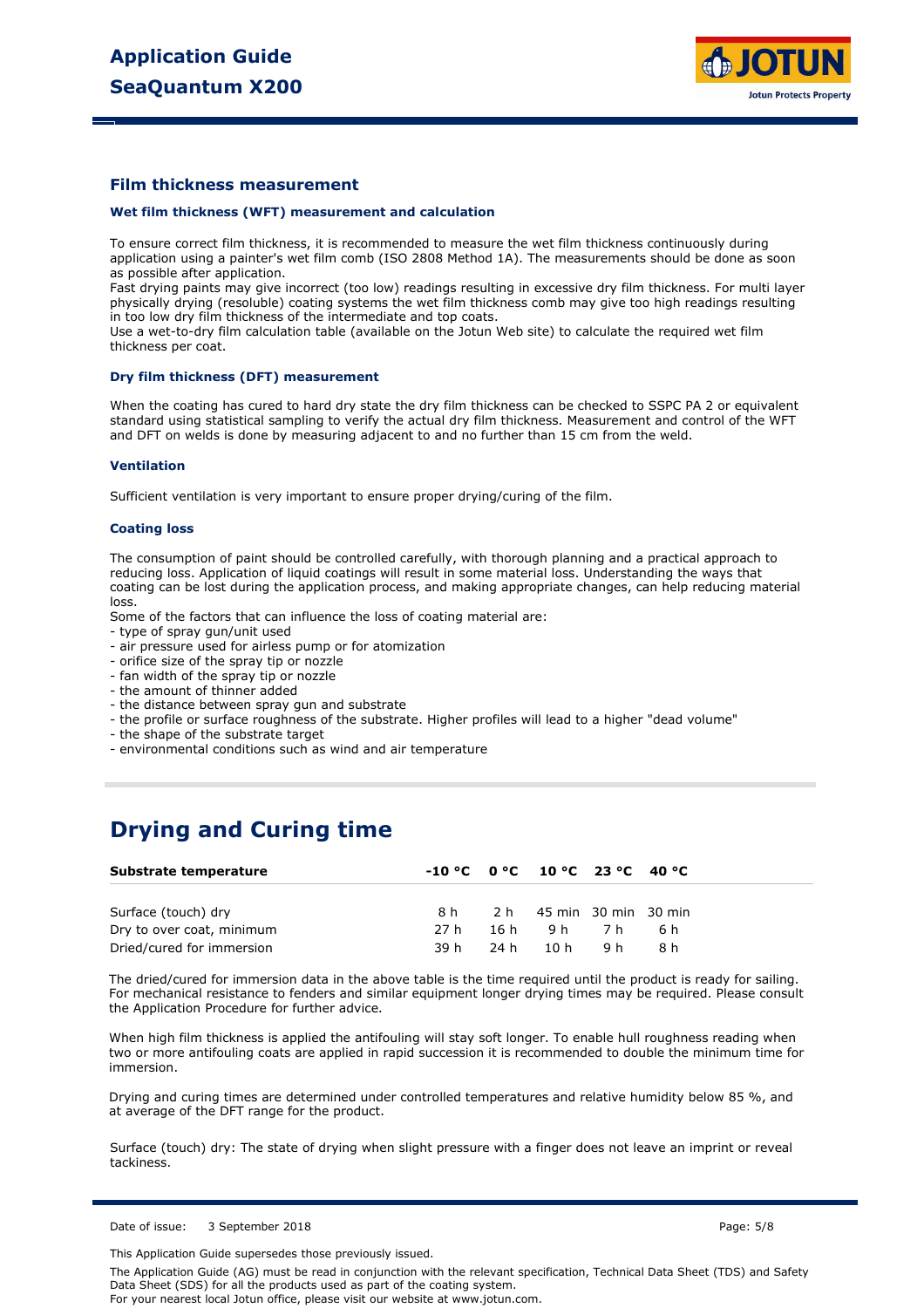

Dry to over coat, minimum: The recommended shortest time before the next coat can be applied.

Dried/cured for immersion: Minimum time before the coating can be permanently immersed in sea water.

## **Maximum over coating intervals**

Maximum time before thorough surface preparation is required. The surface must be clean and dry and suitable for over coating. Inspect the surface for chalking and other contamination and if present, remove with an alkaline detergent. Agitate the surface to activate the cleaner and before it dries, wash the treated area by lowpressure water jetting to Wa 1 (ISO 8501-4) using fresh water.

If maximum over coating interval is exceeded the surface should in addition be carefully roughened to ensure good inter coat adhesion.

### **Areas for immersed exposure**

| Average temperature during<br>drying/curing | $-10 °C$ $0 °C$ $10 °C$ $23 °C$              |  | 40 °C |  |
|---------------------------------------------|----------------------------------------------|--|-------|--|
| <b>Ttself</b>                               | extended extended extended extended extended |  |       |  |

## **Other conditions that can affect drying / curing / over coating**

#### **Repair of coating system**

#### **Damages to the coating layers:**

Prepare the area through sandpapering or grinding, followed by thorough cleaning/vacuuming. When the surface is clean and dry the coating may be over coated by itself or by another product, ref. original specification.

Always observe the maximum over coating intervals. If the maximum over coating interval is exceeded the surface should be carefully roughened in order to ensure good intercoat adhesion.

#### **Damages exposing bare substrate:**

Remove all rust, loose paint, grease or other contaminants by spot blasting, mechanical grinding, water and/or solvent washing. Feather edges and roughen the overlap zone of surrounding intact coating. Apply the coating system specified for repair.

#### **Repair of damaged areas**

Sags and runs can be caused by too high wet film thickness, too much thinner added or the spray gun used too close to the surface.

Repair by using a paint brush to smooth the film when still wet. Sand down to a rough, even surface and recoat if dry.

Orange peel can be caused by poor flow/levelling properties of the paint, poor atomization of the paint, thinner evaporating too fast or the spray gun held too close to the surface.

This can be rectified by abrading the surface and applying an additional coat after having adjusted the application properties or the application technique.

Dry spray can be caused by poor atomization of the paint, spray gun held too far from the surface, high air temperature, thinner evaporating too fast or coating applied in windy conditions.

Physically drying paints can be solvent wiped and another coat applied. If area is too large to practically solvent wipe, consider sandpapering or grinding, followed by thorough washing. When the surface is dry the coating may be over coated by itself.

Date of issue: 3 September 2018 **Page: 6/8** Page: 6/8

This Application Guide supersedes those previously issued.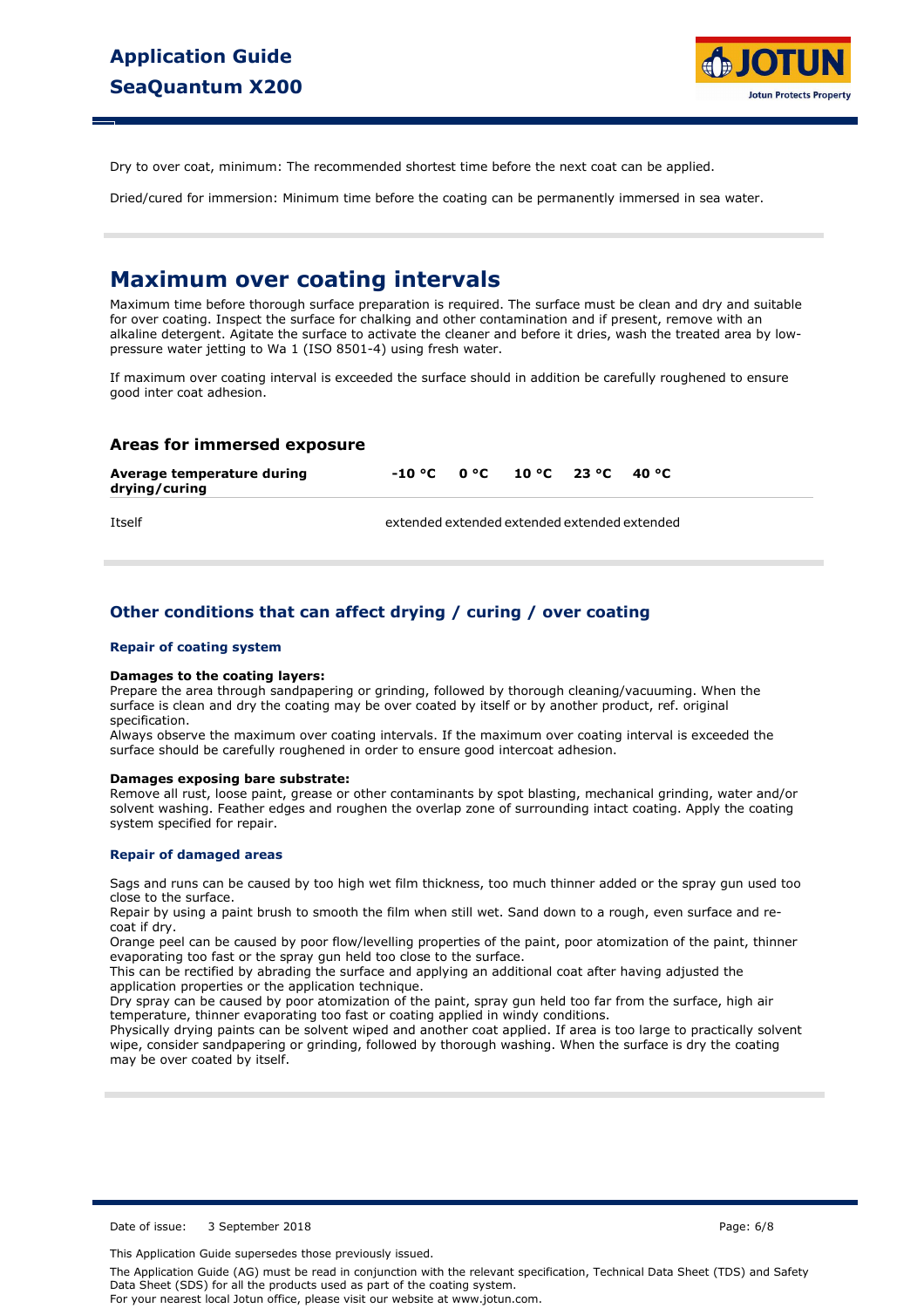

## **Quality assurance**

The following information is the minimum required. The specification may have additional requirements.

- Confirm that all welding and other metal work has been completed before commencing pre-treatment and surface preparation

- Confirm that installed ventilation is balanced and has the capacity to deliver and maintain the RAQ

- Confirm that the required surface preparation standard has been achieved and is held prior to coating application

- Confirm that the climatic conditions are within recommendations in the AG, and are held during the application

- Confirm that the required number of stripe coats have been applied
- Confirm that each coat meets the DFT requirements in the specification
- Confirm that the coating has not been adversely affected by rain or other factors during curing

- Observe that adequate coverage has been achieved on corners, crevices, edges and surfaces where the spray gun cannot be positioned so that its spray impinges on the surface at 90° angle

- Observe that the coating is free from defects, discontinuities, insects, abrasive media and other contamination

- Observe that the coating is free from misses, sags, runs, wrinkles, fat edges, mud cracking, blistering, obvious

pinholes, excessive dry spray, heavy brush marks and excessive film build - Observe that the uniformity and colour are satisfactory

All noted defects shall be fully repaired to conform to the coating specification.

### **Caution**

This product is for professional use only. The applicators and operators shall be trained, experienced and have the capability and equipment to mix/stir and apply the coatings correctly and according to Jotun's technical documentation. Applicators and operators shall use appropriate personal protection equipment when using this product. This guideline is given based on the current knowledge of the product. Any suggested deviation to suit the site conditions shall be forwarded to the responsible Jotun representative for approval before commencing the work.

For further advice please contact your local Jotun office.

### **Health and safety**

Please observe the precautionary notices displayed on the container. Use under well ventilated conditions. Do not inhale spray mist. Avoid skin contact. Spillage on the skin should immediately be removed with suitable cleanser, soap and water. Eyes should be well flushed with water and medical attention sought immediately.

### **Accuracy of information**

Always refer to and use the current (last issued) version of the TDS, SDS and if available, the AG for this product. Always refer to and use the current (last issued) version of all International and Local Authority Standards referred to in the TDS, AG & SDS for this product.

### **Colour variation**

Some coatings used as the final coat may fade and chalk in time when exposed to sunlight and weathering effects. Coatings designed for high temperature service can undergo colour changes without affecting performance. Some slight colour variation can occur from batch to batch. When long term colour and gloss retention is required, please seek advice from your local Jotun office for assistance in selection of the most suitable top coat for the exposure conditions and durability requirements.

### **Reference to related documents**

The Application Guide (AG) must be read in conjunction with the relevant specification, Technical Data Sheet (TDS) and Safety Data Sheet (SDS) for all the products used as part of the coating system.

When applicable, refer to the separate application procedure for Jotun products that are approved to classification societies such as PSPC, IMO etc.

## **Symbols and abbreviations**

min = minutes TDS = Technical Data Sheet  $h =$  hours  $AG =$  Application Guide

Date of issue: 3 September 2018 **Page: 7/8** Page: 7/8

This Application Guide supersedes those previously issued.